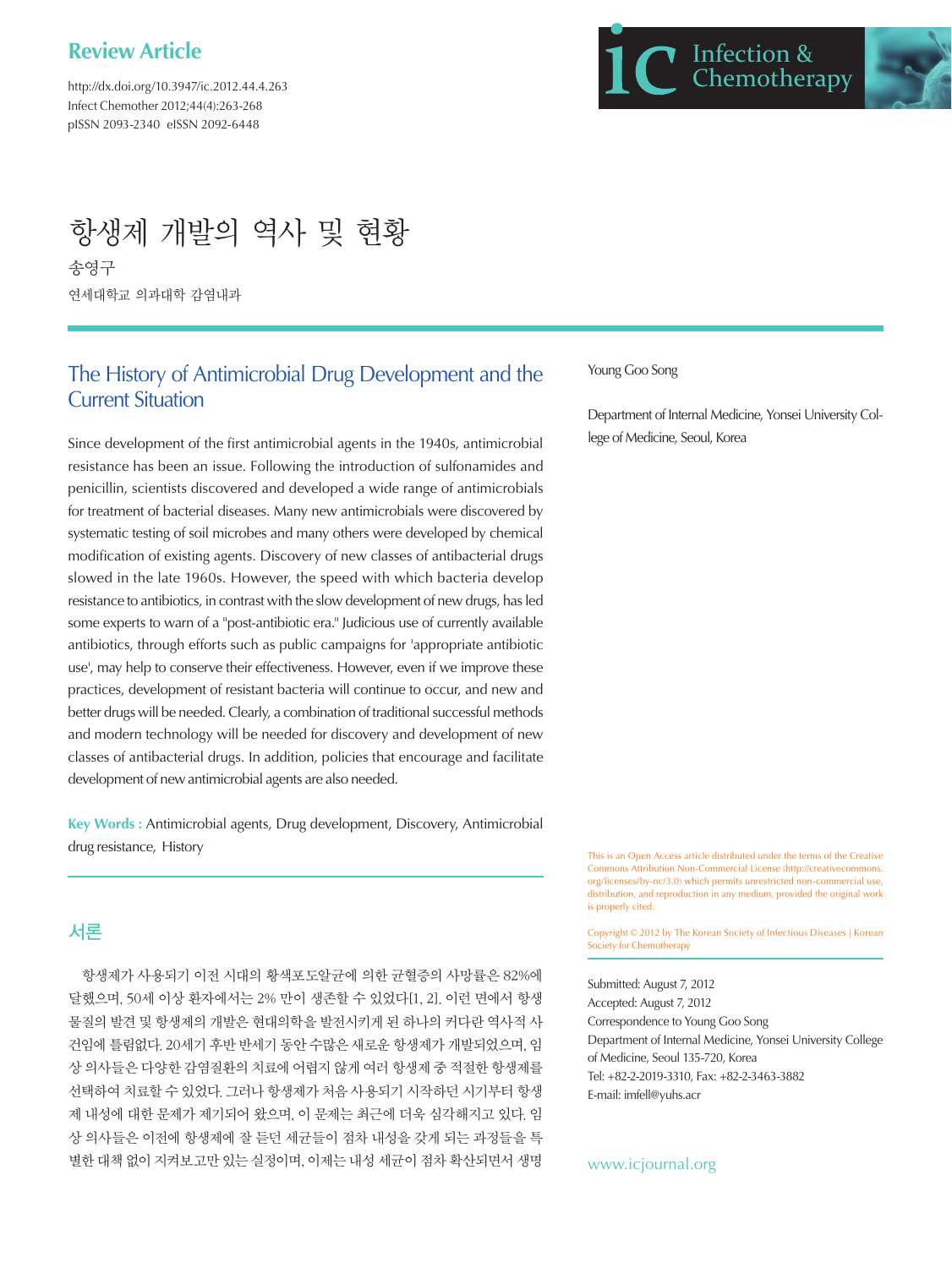을 위협하는 중증 감염증에 대해 선택할 수 있는 항생제에도 많은 제한 이 따르게 되었다[3-7]. 항생제 내성의 출현과 확산을 감소시키기 위해 서는 현재 사용하고 있는 항생제를 적절히 사용하여 내성 출현을 늦추 는 방법뿐만 아니라, 새로운 항생제의 개발이 반드시 필요하다.

그러나 새로운 항생제 개발에 대한 의사들의 기대와는 달리, 일부 대 형 제약회사들은 항생제 개발 분야에 더 이상 투자하지 않고 점차 손 을 떼고 있는 실정이다. 미국 FDA에서 새로 승인되는 항생제 신약은 지 난 20여 년간 56%가 감소된 것으로 나타나고 있다[8, 9]. 이와 같은 이 유 중의 하나는 새로운 항생제 개발의 기술적 어려움도 있겠지만, 새 롭게 신약이 개발되더라도 적절한 항생제 사용에 대한 인식이 낮은 현 재 의료 현실에서, 빠른 내성 획득으로 인해 개발비를 보상할 만한 기 간 동안 충분히 사용되지 못하고 무용지물이 될 것이 예상되기 때문일 것이다[8, 10-13]. 결국 새로운 항생제의 개발과 적절한 사용이 동시에 이루어지지 않는 한 현재 직면한 항생제 내성의 문제는 더욱 더 심각해 질 수 있으며, 어떠한 항생제에도 듣지 않는 내성 세균에 의한 감염으 로 인류는 소위 'Post-antibiotic era'에 직면하게 될 수도 있는 상황이 되었다[3, 4, 6, 8, 14].

본문에서는 현대 의학에서 항생제가 얼마나 소중한 물질이며 얼마 나 신중하게 사용되어야 하는지에 대한 인식을 일깨우기 위한 일환으 로, 과거 항생제 개발의 역사를 짚어보고 현재의 상황과 미래의 항생제 개발 방향에 대하여 언급하고자 한다.

### 자연물질과 화학물질의 시대

항균 효과를 보이는 자연 물질로는 1619년 페루에서 최초로 cinchona 나무껍질의 추출물을 이용해 말라리아에 걸린 스페인계 통치자의 아내를 성공적으로 치료한 기록이 있으며, 남미에서는 아메 바 장염의 치료에 ipecacuanha 뿌리가 효과가 있었다는 기록이 있다 [15]. 이 시기에 만들어진 약제 중 quinine, emetine 등은 현재까지도 사용되고 있다.

1909년에 Paul Ehrlich는 처음으로 화학물질을 이용한 치료를 시 행하였는데, 606번째 실험을 통해 trypanosoma에 효과가 있는 물질 을 개발하는데 성공하였다. Salvarsan 혹은 606호라고 불리는 이 약 제는 매독의 치료에도 사용되었으며, 당시 '마법의 탄알' 이라고 불렸 다[15, 16]. 1932년 Klarer와 Mietzsch에 의해 azo 계열의 염색약의 일 종인 Prontosil 혹은 sulfonamido chrysoidin이 합성되었으며, 1934 년 독일의 약리학자인 Gerhard Domagk에 의해 사슬알균에 효과가 있다는 것이 증명되었다[15]. 바로 이때부터 항생 화학요법의 황금시대 가 실제적으로 시작되었다고 할 수 있다. 1936년 영국의 Colebrook와 Kenny가 산욕열의 치료에 Prontosil을 사용하면서 산욕열로 인한 사 망률은 급격히 감소하게 되었다. 당시 prontosil이 인체 내에서는 효과 가 있으나 시험관 내에서는 항균 효과가 없다는 사실에 의문을 가졌는 데, 1937년 Fuller에 의해 prontosil이 체내에서 p-amino-benzene sulfonamide (sulfanilamide)로 분리된 후에야 항균 작용을 나타낸 다는 사실이 밝혀지면서 이러한 의문이 풀리게 되었다[16, 17]. 스위스

의 Daniel Bovet는 sulfanilamide를 직접 만들어 내는 데 성공하였으 며, 사슬알균이나 포도알균에 대해 매우 효과적으로 작용하여 폐렴을 비롯한 많은 세균성 질환들이 그 이후 점차 정복되기 시작하였다. 특히 70-90%의 사망률을 보이던 수막알균에 의한 수막염에 사용하여 사 망률을 10% 정도로 낮추는 기적과도 같은 효과를 볼 수 있었다[18]. 화학자들은 이 약의 효능을 높이기 위해 화학적 구조에 변화를 가하기 시작하였으며, 그 결과 1938년에는 폐렴알균 폐렴에 최초로 효과가 인 정된 sulfapyridine이 만들어졌고, 이후 부작용을 줄인 sulfathiazole 과 sulfadiazine 등이 개발되었다.

중증의 치명적인 감염질환에서의 탁월한 치료효과에 근거하여, 의 사들은 위약-대조군 연구와 같은 체계적인 임상시험을 통한 자료도 없 이, 저절로 호전될 수도 있는 가벼운 감염질환들을 포함한 대부분의 감 염질환에서 마법과도 같은 약제인 항생제를 무분별하게 사용하게 되 었고, 저절로도 회복될 수 있는 감염질환들이 마치 항생제 효과로 회복 된 것으로 믿게 되었다. 이는 항생제의 효과를 정확하게 평가하기 위한 연구에서 체계적인 임상시험 설계가 얼마나 중요한지를 보여주는 대목 으로, 미래의 항생제 효과 연구에서 매우 중요하게 적용되어야 할 부분 이다[19].

#### 미생물로부터 개발된 항생제의 시대

실제로는 설파제 이전인 1928년 Alexander Fleming이 우연히 세 균을 배양하는 실험을 하던 중 곰팡이가 생긴 배지에서는 포도알균의 배양이 잘 안 되는 것을 발견하였고, 곰팡이에서 무언가 세균의 성장을 억제하는 물질이 나온다고 생각하고 이 물질을 추출해 내는 데 성공하 였으며[20], 이 물질을 penicillin 이라고 명명하였다. 그러나 정제기술 이 없어 penicillin이 발견된 이후 실제 사용되기까지는 12년이라는 오 랜 시간이 걸렸다. 1941년이 되어서야 처음 인체에 투여되었고, 몇 년이 지난 후에야 penicillin은 완전히 정제되어 구조가 밝혀졌으며, 대규모 발효시설을 갖춘 미국에서 대량생산이 가능하게 되어 제2차 세계대전 중 많은 생명을 구하게 되었다. 그러나 여기저기에서 신비의 명약처럼 penicillin을 무분별하게 사용하는 사례가 증가하면서 점차 penicillin 에 내성을 지닌 세균들이 생겨나게 되었고, 8년 정도 흐른 1950년쯤에 는 포도알균의 40%가 penicillin에 내성을 갖게 되었으며, 1960년쯤 에는 내성률이 80%가 되어 penicillin의 기적과도 같았던 효과는 점차 사라지게 되었다[3, 21]. Penicillin에 내성이 생긴 세균에 대항해 인류 는 1959년에 메티실린을 개발해 냈지만 2년 후 바로 메티실린에 내성 을 갖는 포도알구균이 발견되었다. Fleming은 1945년 The New York Times지에서, penicillin의 부적절한 사용은 황색포도알균에서 내성 을 가진 돌연변이종을 유도하게 되어 내성균주에 의한 심각한 감염증 이 발생할 수 있다고 경고하였으나[15], 항생제의 오남용과 내성균주 출현의 악순환은 항생제가 사용되기 시작한 초창기부터 가장 최근까 지도 개선되지 않고 있는 문제가 되었다. 이때부터 생존을 위한 미생물 의 보이지 않는 투쟁과 이를 극복하려는 인류의 새로운 항생제 개발과 의 싸움은 시작되었으며 현재까지도 지속되고 있다.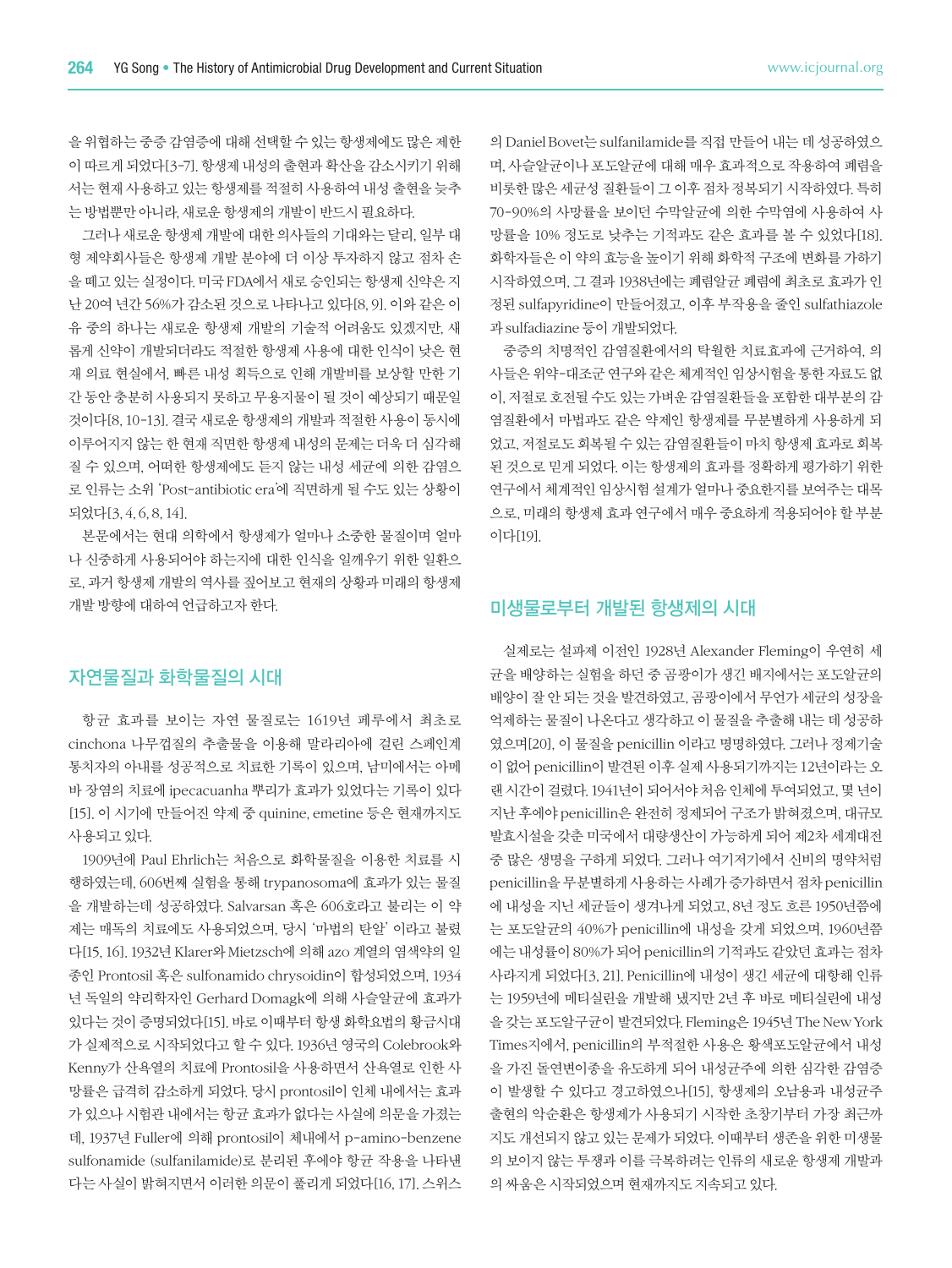Penicillin의 놀라운 능력에 감명을 받아 다른 미생물의 성장을 억 제하는 유용한 미생물을 흙으로부터 찾기 위해 일생을 바친 Selman A. Waksman과 그의 연구원들은 10,000번 이상의 흙을 배양하는 실 험을 수없이 반복하던 중, 1943년 병든 닭의 목에서 배양된 특이한 곰 팡이가 결핵균의 성장을 억제하는 것을 관찰할 수 있었고, 이 물질 을 streptomycin 이라고 명명하였다. Waksman은 흙 속의 곰팡이나 미생물로부터 생성되어 다른 미생물의 성장을 억제하거나 파괴시키 는 화학물질을 총칭하여 "antibiotics"라는 용어를 처음으로 사용하 였다[15, 21]. 1944년 폐결핵으로 죽어가고 있는 젊은 여자 환자에게 streptomycin이 처음으로 투여되어 그녀의 생명을 구했으며, 그로부 터 10년 후 미국에서 결핵으로 인한 사망은 극적으로 줄어들기 시작하 였다.

Fleming과 Waksman의 발견 이후 사람들은 항생제의 놀라운 능력 을 알게 되었으며, 이후 광범위 penicillin 들과 aminoglycosides가 발

견되었고, 다른 대표적인 항생제들이 뒤이어 개발되었다. 이에 따라 브 루셀라증, 장티푸스, 아메바성 자염 등 대표적인 감염질환들이 점차 사라지기 시작하였다[15]. 1980년대 까지는 주로 자연 물질이나 다양 한 곳에서 견본을 얻은 미생물로부터 항균 물질을 추출해 내는 방법으 로 전혀 새로운 계열의 항생제를 개발하였으며, 1980년대 이후에는 이 전 약제의 화학구조를 변화시켜 약리작용을 개선시키거나 부작용을 줄이는 신약이 많이 개발되었다[19].

#### 항생제 개발 현황

최근까지 주요 항생제들이 개발되어 시중에 유통되기 시작한 시 점을 기준으로 본 항생제 연대표는 Table 1과 같다[22]. 1983년부터 2005년까지 20여 년간 매 5년마다 미국 FDA에서 승인된 새로운 항생

Table 1. Timeline<sup>a</sup> of Antimicrobial Therapy

| Year <sup>b</sup> | Antibiotics                                                     | Year | <b>Antibiotics</b> | Year | Antibiotics                 | Year | Antibiotics               |
|-------------------|-----------------------------------------------------------------|------|--------------------|------|-----------------------------|------|---------------------------|
| 1910              | Salvarsan                                                       | 1962 | Cloxacillin        | 1980 | Piperacillin                | 1988 | Teicoplanin               |
| 1912              | Neosalvarsan                                                    | 1962 | Fusidic acid       | 1981 | Amoxicillin/clavulanic acid | 1989 | Cefpodoxime               |
| 1935              | Prontosil                                                       | 1963 | Fusafungine        | 1981 | Cefperazone                 | 1989 | Enrofloxacin              |
| 1936              | Sulfanilamide                                                   | 1963 | Lymecycline        | 1981 | Cefotiam                    | 1989 | Lomefloxacin              |
| 1938              | Sulfapyridine                                                   | 1964 | Gentamicin         | 1981 | Latamoxef                   | 1989 | Moxifloxacin              |
| 1939              | Sulfacetamide                                                   | 1966 | Doxacycline        | 1981 | Netilmicin                  | 1990 | Arbekacin                 |
| 1940              | Sulfamethizole                                                  | 1967 | Carbenicillin      | 1982 | Apalcillin                  | 1990 | Cefozidime                |
| 1942              | Benzylpenicillin                                                | 1967 | Rifampicin         | 1982 | Ceftriaxone                 | 1990 | Clarithromycin            |
| 1942              | Gramicidin S                                                    | 1968 | Clindamycin        | 1982 | Micronomicin                | 1991 | Cefdinir                  |
| 1942              | Sulfadimidine                                                   | 1970 | Cefalexin          | 1983 | Cefmenoxime                 | 1992 | Cefetamet                 |
| 1943              | Sulfamerazine                                                   | 1971 | Cefazolin          | 1983 | Ceftazidime                 | 1992 | Cefpirome                 |
| 1944              | Streptomycin                                                    | 1971 | Pivampicillin      | 1983 | Ceftiroxime                 | 1992 | Cefprozil                 |
| 1947              | Sulfadiazine                                                    | 1971 | Tinidazole         | 1983 | Norfloxacin                 | 1992 | Ceftibufen                |
| 1948              | Chlortetracycline                                               | 1972 | Amoxicillin        | 1984 | Cefonicid                   | 1992 | Floroxacin                |
| 1949              | Chloramphenicol                                                 | 1972 | Cefradine          | 1984 | Cefotetan                   | 1992 | Loracarbef                |
| 1949              | Neomycin                                                        | 1972 | Minocycline        | 1984 | Temocillin                  | 1992 | Piperacillin/tazobactam   |
| 1950              | Oxytetracycline                                                 | 1972 | Pristinamycin      | 1985 | Cefpiramide                 | 1992 | Rufloxacin                |
| 1950              | Penicillin G procaine                                           | 1973 | Fosfomycin         | 1985 | Imipenem/cilastatin         | 1993 | Brodimoprim               |
| 1952              | Erythromycin                                                    | 1974 | Talampicillin      | 1985 | Ofloxacin                   | 1993 | Dirithromycin             |
| 1954              | Benzathine penicillin                                           | 1975 | Tobramycin         | 1986 | Mupirocin                   | 1993 | Levofloxacin              |
| 1955              | Spiramycin                                                      | 1975 | Bacampicillin      | 1986 | Aztreonam                   | 1993 | Nadifloxacin              |
| 1955              | Tetracycline                                                    | 1975 | Ticarcillin        | 1986 | Cefoperazone/sulbactam      | 1993 | Panipenem/betamipron      |
| 1955              | Thiamphenicol                                                   | 1976 | Amikacin           | 1986 | Ticarcillin/clavulanic acid | 1993 | Sparfloxacin              |
| 1955              | Vancomycin                                                      | 1977 | Azlocillin         | 1987 | Ampicillin/sulbactam        | 1994 | Cefepime                  |
| 1956              | Phenoxymethylpenicillin                                         | 1977 | Cefadroxil         | 1987 | Cefixime                    | 1999 | Quinupristin/dalfopristin |
| 1958              | Colistin                                                        | 1977 | Cefamandole        | 1987 | Roxithromycin               | 2000 | Linezolid                 |
| 1958              | Demeclocycline                                                  | 1977 | Cefoxitin          | 1987 | Sultamicillin               | 2001 | Telithromycin             |
| 1959              | Virginiamycin                                                   | 1977 | Cefuroxime         | 1987 | Ciprofloxacin               | 2003 | Daptomycin                |
| 1960              | Methicillin                                                     | 1977 | Mezlocillin        | 1987 | Rifaximin                   | 2005 | Tigecycline               |
| 1960              | Metronidazole                                                   | 1977 | Pivmecillinam      | 1988 | Azithromycin                | 2005 | Doripenem                 |
| 1961              | Ampicillin                                                      | 1979 | Cefaclor           | 1988 | Flomoxef                    | 2009 | Telavancin                |
| 1961              | Spectinomycin                                                   | 1980 | Cefmetazole        | 1988 | Isepamycin                  |      |                           |
| 1961              | Sulfamethoxazole                                                | 1980 | Cefotaxime         | 1988 | Midecamycin                 |      |                           |
| 1961<br>$2-$      | Trimethoprim<br>$\lambda$ and $\lambda$ and $\lambda$<br>$\sim$ | 1980 | Cefsulodin         | 1988 | Rifapentine                 |      |                           |

<sup>a</sup>Data from [http://en.wikipedia.org/wiki/Timeline\_of\_antibiotics]

<sup>b</sup>The year shown indicates when a given drug was released onto the pharmaceutical market. This is not a timeline of the development of the antibiotics themselves.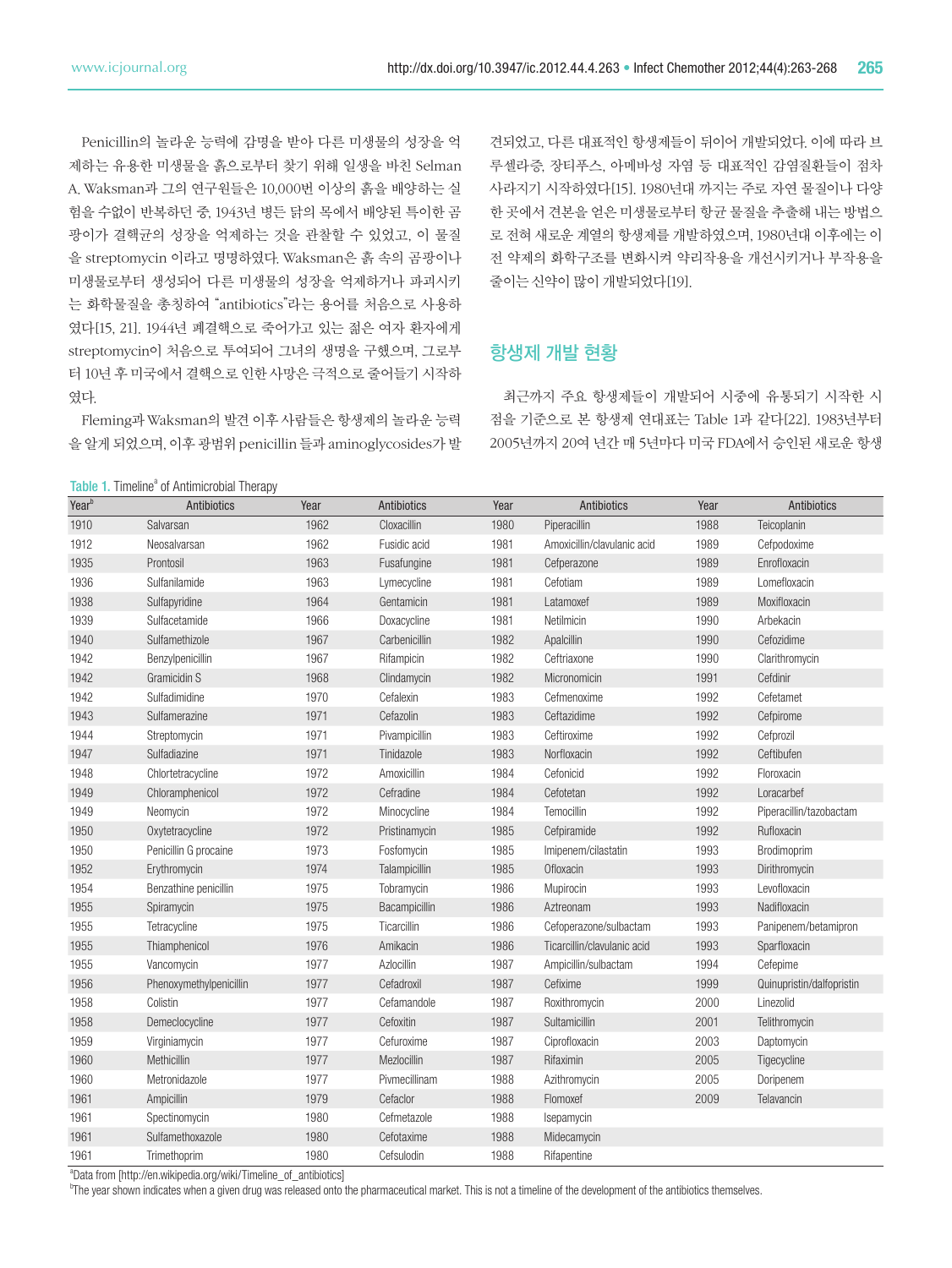제의 수는 Fig. 1과 같으며, 1980년대 이후 새로 개발되는 항생제 수는 지속적으로 감소추세임을 알 수 있다[3]. 1960년대는 매년 2.9개의 새 로운 항생제가 FDA의 승인을 받았지만, 1990년대는 매년 2.2개로 감 소하였으며, 2000년 이후에는 매년 1.6개 정도로 감소하였다[8]. 계열 이 전혀 다른 새로운 계열의 항생제의 수도 1930년대에서 1960년대까 지는 13-14개의 새로운 계열의 항생 물질이 개발되었지만(학자들에 따라 계열의 분류에 일부 차이가 있음), 1970년대 이후에는 단지 5개의 새로운 항생제 계열만이 개발되었으며, 그나마 이들 중 2가지 계열은 국소 항생제이다(Fig. 2)[5]. 이와 같은 경향은 향후 선택할 수 있는 항 생제가 점점 감소하고 있다는 의미이며, 특히 여러 항생제에 내성을 보 이는 소위 다제내성균에 대한 선택 치료제가 거의 없다는 것을 의미한 다.

미국 감염학회에서는 새로운 항생제가 가장 필요한 최고 우선순 위의 병원균 6가지를 정하여(Acinetobacter baumannii, Aspergillus spp., ESBL-producing E. coli and Klebsiella spp., VRE, Pseudomonas aeruginosa, MRSA) 이들 병원균에 효과적인 항생제 개발의 필요성을 강조하고 있는데, MRSA, VRE, 그리고 ESBL 생성균



Figure 1. New antibacterial agents approved by the FDA in the U.S from 1983 to 2005 (Data from Ref. 3).

에 대해서는 최근 새롭게 승인받거나 심사 중인 항생제들이 있으나, Acinetobacter와 Pseudomonas에 대한 새로운 치료제는 거의 개발 되지 못하고 있는 실정이다. 최근 미국 FDA에서 승인 받았거나 심사 중 인 6가지의 새로운 항생제들(dalbavancin, faropenem, telavancin, ceftobiprole, oritavancin, iclaprim)도 새로운 계열의 항생제는 없 으며, faropenem을 제외하고는 주요 적응증은 피부 및 연조직 감염 증이고, MRSA를 포함하는 그람양성균에 주로 효과가 있는 약제들이 다[7]. 역사적으로도 1960년대에서 1980년대까지 주로 그람음성균 (Pseudomonas aeruginosa, Klebsiella pneumoniae, E. coli 등)에 초점을 맞추어 항생제가 개발되던 시기에 그람양성균(Staphylococci, Streptococcus pneumoniae, Enterococci 등)에서의 내성이 증 가하였으며, 1980년대 이후부터 최근까지 위에서 언급한 바와 같이 주로 그람양성균(MRSA, VRE 등)에 초점을 맞추어 항생제를 개발 하고 있는 현재에는 다시 그람음성균(Pseudomonas aeruginosa, Acinetobacter baumannii, E. coli 등)에서의 내성이 증가하는 경향 이다[7, 8].

#### 향후 항생제 개발의 방향

항생제가 처음으로 사용되기 시작하던 시기부터 항생제 내성의 문 제는 지속되어 왔다. 그러나 1970-1980년대의 항생제 황금시대를 지 나온 현재, 새로운 항생제의 개발 속도는 내성 세균의 출현 속도를 따라 가지 못하고 있는 실정이다. 내성 세균에 의한 중증 감염질환이 21세기 의 주요 의료 문제로 대두되고 있는 이유이다. 새로운 항생제가 분명히 필요한 시기이기는 하지만 제약회사들은 더 이상 항생제 개발을 위해 투자할 동인을 가지고 있지 않다. 새로운 항생제가 개발되어 시장에 나 오기까지 평균 5-10년이 걸리며 4-8억 달러가 넘는 연구 개발 비용이 소요되는 반면[10], 내성 세균의 출현으로 시장에서의 항생제 수명은 그리 길지 못하기 때문에 다른 약제에 비해 항생제를 개발할 만한 매력 을 느끼지 못하고 있는 것이 현실이다[11, 19]. 또한 심혈관계 약물, 신 경계 약물, 정신과 약물, 그리고 항암제 등의 약물은 장기간 또는 평생 사용해야 하는 약제인 반면, 항생제는 길어야 몇 주 정도의 사용으로



Figure 2. Introduction of new classes of antibiotics for human use from 1930 to 2010 (Beta-lactams include three groups sometimes identified as separate classes: penicillins, cephalosporins, and carbapenems).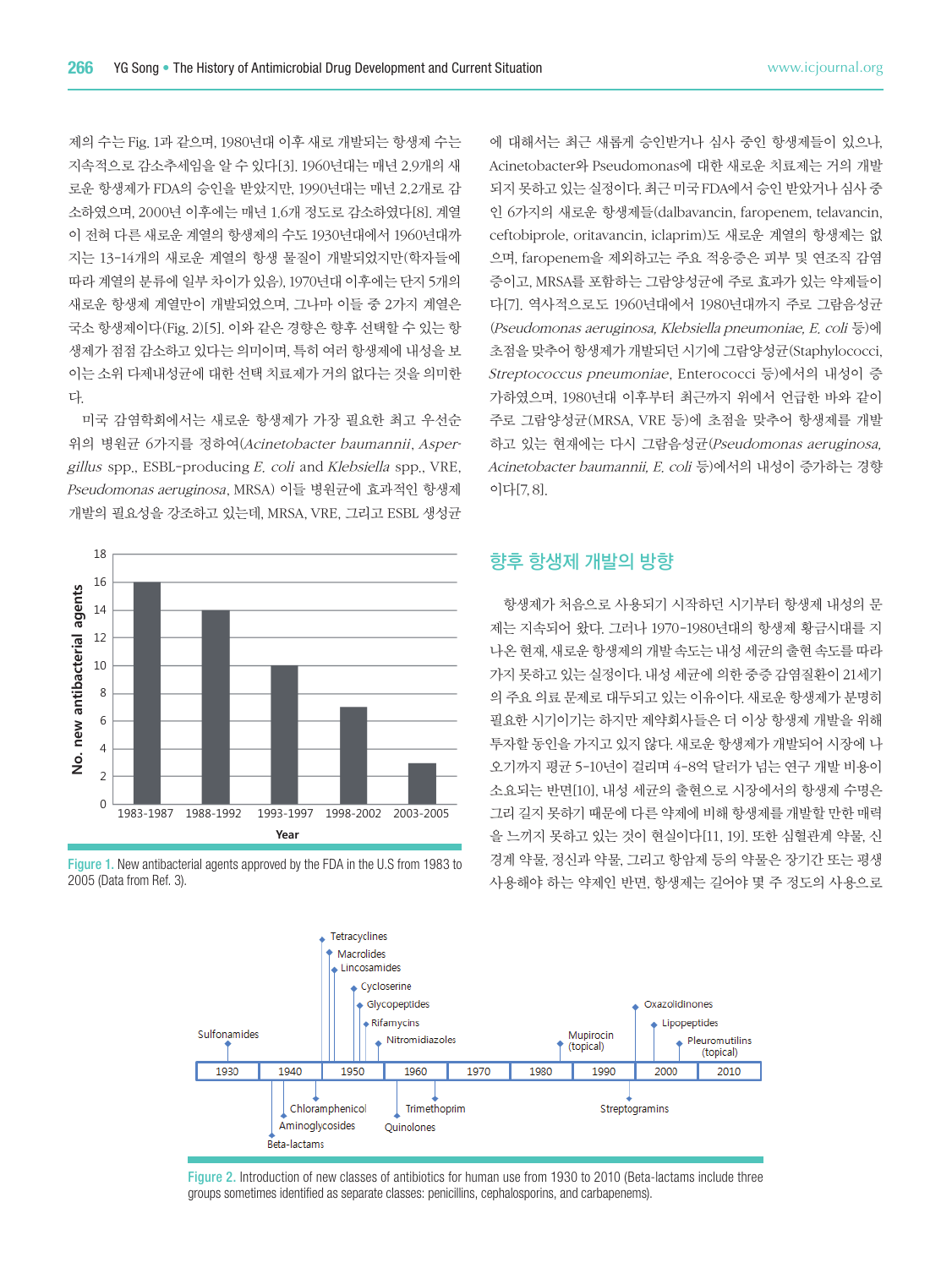끝나기 때문에 제약회사들이 매력을 가질 만큼 이익을 가져다주지 못 하는 것이 사실이다[19]. 반면 항바이러스제는 그동안 개발되어 있는 약제가 많지 않아 그만큼 경쟁을 덜 해도 되며, 부적절한 사용에 대한 문제가 항생제에 비해 적으며, 급속도로 치명적으로 악화되는 세균 질 환에 비해 만성 질환이 더 많기 때문에, 1980년대 이후 지속적으로 항 바이러스제의 개발은 증가하고 있다[19].

그러나 이러한 어려운 상황에도 불구하고 새로운 항생제 개발은 지 속되어야 한다. 단순히 시장 논리에만 맡길 것이 아니라 정부 차원의 과 감한 제도적, 정책적 지원도 필요하다. 제약회사들은 화학구조를 변형 시켜 새로운 항생 물질을 찾는 기존의 방법에서 벗어날 필요도 있다. 최 근 새로운 계열의 항생 물질을 찾기 위해서는 다시 역사 속의 전통적인 방법으로 회귀하는 방법이 필요하다는 제안이 설득력을 갖고 있다. 새 로운 계열의 항생제 개발 방향의 열쇠는 바로 역사 속에 있다는 말이 다[23]. 화학구조를 변형시켜 새로운 항생 물질을 찾는 방법은 이제 어 느 정도 한계에 다다랐다고 생각된다. Penicillin이나 streptomycin을 발견했던 것처럼, 자연의 흙에 사는 다양한 미생물이나 식물로부터 항 생 물질을 추출하던 고전적인 방법론에, 현대의 다양하고 발달된 배양 기술이나 화학기술들을 적용한다면, 과거에 놓쳤을 수도 있었던 새로 운 계열의 항생 물질을 발견하는 것은 훨씬 쉬운 일이 될 것이다[24]. 최근 국내 연구진이 남해바다 흙에 사는 미생물의 일종인 방선균에서 vancomycin이나 linezolid 보다 훨씬 강력한 새로운 항생 물질을 추출 해 냈다는 보도는 제 2의 항생제 황금시대의 서막을 알리는 신호탄이 라고 할 수 있으며, 또한 향후 새로운 항생제 개발 방향을 보여주는 중 요한 연구 결과라고 할 수 있다. 또 다른 새로운 방향은 병인기전에 관 여하는 세균의 병독인자들을 표적으로 하는 표적치료제의 개발이다. 유전자 수준에서 접근하는 미래 지향적인 방법으로 항생 물질 개발의 새로운 분야가 될 수 있을 것이다[25].

어떠한 항생제에도 내성을 보이는 다제내성균에 의한 중증 감염질 환의 문제에 직면한 현재, 과감한 제도적, 정책적, 재정적 지원을 통한 새로운 항생제 개발을 유도하는 공격적인 전략과 함께, 대한감염학회 와 대한화학요법학회에서 공동으로 추진하고 있는 '항생제 올바로 쓰 기 캠페인' 등과 같은 방법을 통한 기존 항생제의 적절한 사용을 유도 하는 방어적 전략이 모두 필요한 때이다. 현재 사용 가능한 항생제의 수명을 최대한 길게 유지하면서, 역사 속의 방법론과 미래 지향적인 방 법들을 동원하여 새로운 항생제 개발에 박차를 가한다면, 소위 'postantibiotic era'를 슬기롭게 극복해 나갈 수 있을 것이다.

#### **References**

- 1. Wenzel RP. The antibiotic pipeline challenges, costs, and values. N Engl J Med 2004;351:523-6.
- 2. Skinner D, Keefer CS. Significance of bacteremia caused by Staphlyococcus aureus. Arch Intern Med 1941;68:851-75.
- 3. Alanis AJ. Resistance to antibiotics: are we in the postantibiotic era? Arch Med Res 2005;36:697-705.
- 4. Falagas ME, Bliziotis IA. Pandrug-resistant Gram-negative bacteria: the dawn of the post-antibiotic era? Intern J Antimicrob Agents 2007;29:630-6.
- 5. Outterson K, Samora JB, Keller-Cuda K. Will longer antimicrobial patents improve global public health? Lancet Infect Dis 2007;7:559-66.
- 6. Talbot GH, Bradley J, Edwards JE Jr., Gilbert D, Scheld M, Bartlett JG. Bad bugs need drugs: an update on the development pipeline from the Antimicrobial Availability Task Force of the Infectious Diseases Society of America. Clin Infect Dis 2006;42:657-68.
- 7. Diekema DJ, BootsMiller BJ, Vaughn TE, Woolson RF, Yankey JW, Ernst EJ, Flach SD, Ward MM, Franciscus CLJ, Pfaller MA, Doebbeling BN. Antimicrobial resistance trends and outbreak frequency in United States hospitals. Clin Infect Dis 2004;38:78-85.
- 8. Spellberg B, Powers JH, Brass EP, Miller LG, Edwards JE Jr. Trends in antimicrobial drug development: implications for the future. Clin Infect Dis 2004;38: 1279-86.
- 9. Boucher HW, Talbot GH, Bradley JS, Edwards JE, Gilbert D, Rice LB, Scheld M, Spellberg B, Bartlett J. Bad bugs, no drugs: no ESKAPE! An update from the Infectious Diseases Society of America. Clin Infect Dis 2009;48:1-12.
- 10. DiMassa JA, Hansen RW, Grabowski HG. The price of innovation: new estimates of drug development costs. J Health Econ 2003;22:151-85.
- 11. Projan SJ. Why is big pharma getting out of antibacterial drug discovery? Curr Opin Microbiol 2003;6:427-30.
- 12. Powers JH. Development of drugs for antimicrobial-resistant pathogens. Curr Opin Infect Dis 2003;16:547-51.
- 13. Norrby SR, Nord CE, Finch R; European Society of Clinical Microbiology and Infectious Diseases. Lack of development of new antimicrobial drugs: a potential serious threat to public health. Lancet Infect Dis 2005;5:115-9.
- 14. Wenzel RP, Edmond MB. Managing antibiotic resistance. N Engl J Med 2000;343:1961-3.
- 15. Hoel D, Williams DN. Antibiotics: past, present, and future. Unearthing nature's magic bullets. Postgrad Med 1997;101: 114-8, 121-2.
- 16. Lloyd NC, Morgan HW, Nicholson BK, Ronimus RS. The composition of Ehrlich's Salvarsan: Resolution of a centuryold debate. Angew Chem Int Ed 2005;44:941-4.
- 17. Lesch JE: Prontosil. In: Lesch JE. The first miracle drugs: how the sulfa drugs transformed medicine. Oxford University Press; 2007;51
- 18. Schwentker FF, Gelman S, Long PH. The treatment of meningococcic meningitis. JAMA 1937;108:1407-8.
- 19. Powers JH. Antimicrobial drug development-the past, the present, and the future. Clin Microbiol Infect Dis 2004;10 (Supple 4):23-31.
- 20. Fleming A. The antibacterial action of cultures of a Peni-